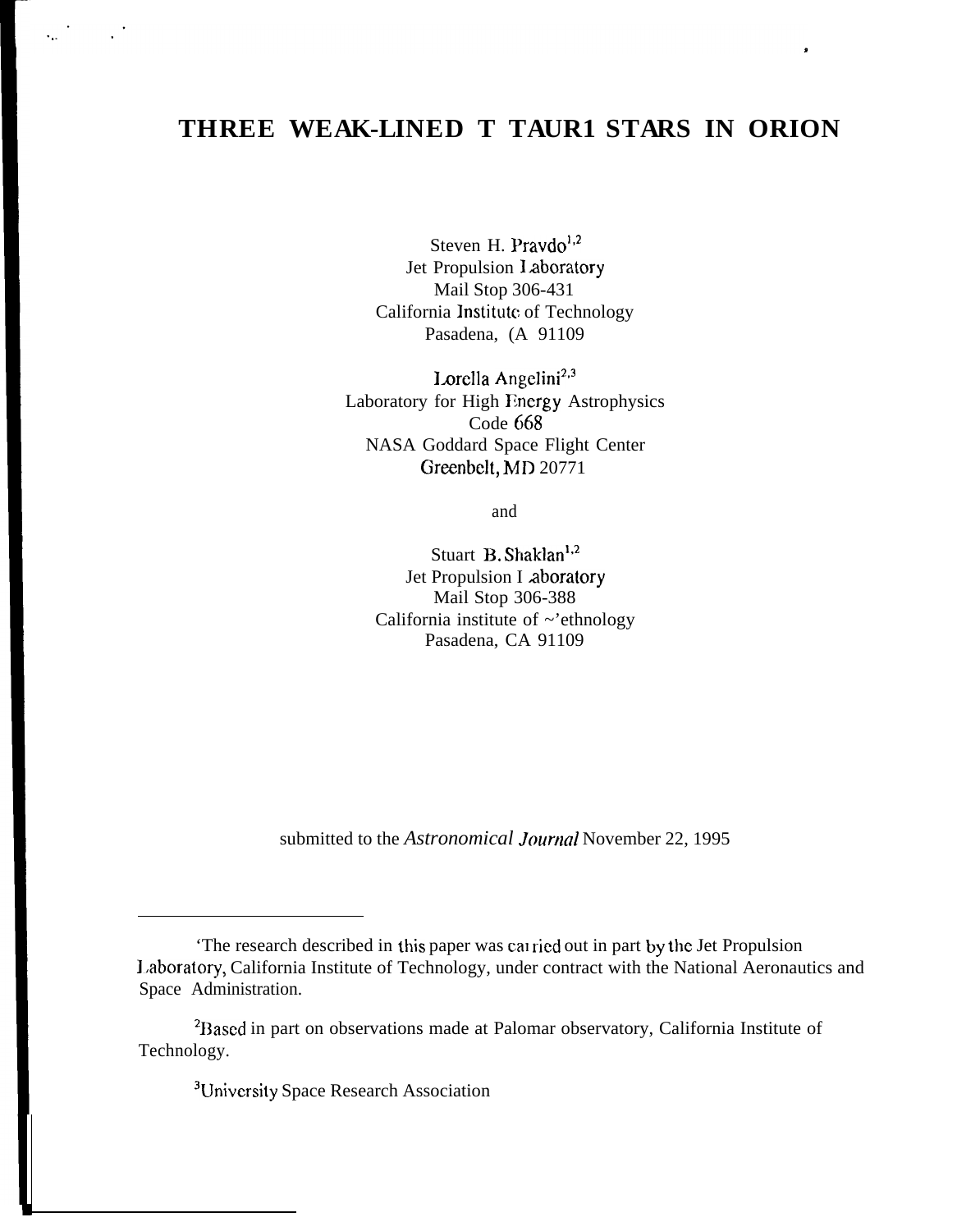#### **ABSTRACT**

We have identified three new weak-lined T Tauri stars in Orion using the Double Spectrograph and 5-m telescope at Palomar Observatory. One of these is a candidate for the  $X$ -ray source RX0535-0633. H $\alpha$  and H $\beta$  line emission are detected and equivalent widths measured in all three stars, and in V942 On. We also searched without success for  $H\alpha$  line variability in V942 Ori. Assuming our identification of RX0535-0633 is correct, each of these stars is an X-ray source detected during imaging observations with the *ROSA 7* Observatory. The ratios of X-ray to optical luminosity for these stars is  $\ge 10$ -3, similar to the larger sample of Orion T Tauri stars and larger than that seen in some other star formation regions.

*Subject headings:* stars: emission-line, Be--stars: flare--stars: pre-main sequence--X-rays: stars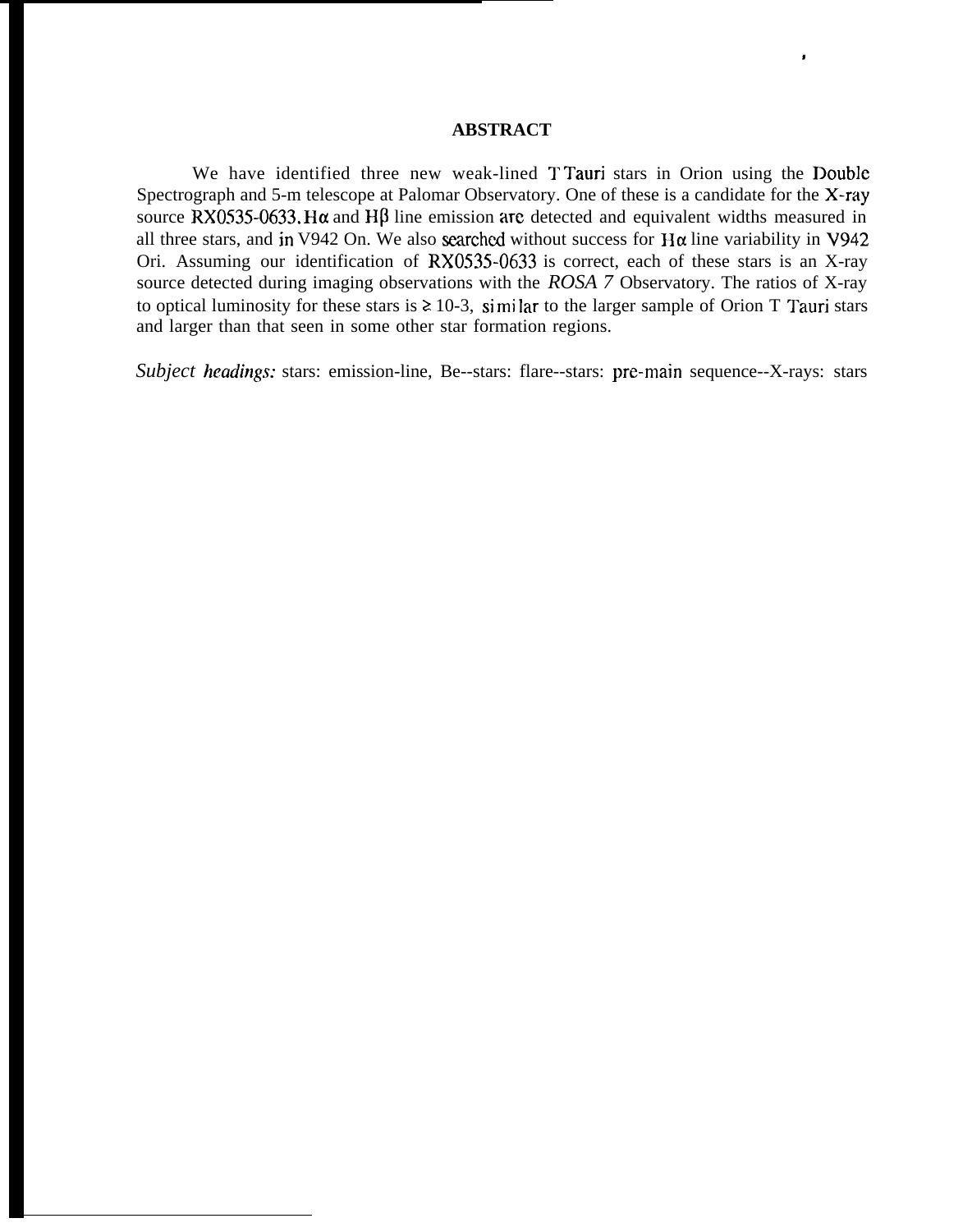#### 1. INTRODUCTION

The majority of stars in the Orion star formation region can be characterized as pre-main sequence (PMS) emission-line, X-ray sources (e.g. Pravdo & Angelini 1995; PA95). They are also called T Tauri stars (TTS). Optical and X-ray studies of other star formation regions have found similar results (e.g. '1'aurus--Waltcr & Kuhi 1981; Cha 1 cloud--Feigclson et al. 1993), although the detailed characteristics of the stars, e.g., X-ray to optical luminosity ratios, are dependent upon global properties of the regions such as their ages. In this paper, we report observations which add to inventory of Orion PMS emission-line X-ray sources.

## 2. OBSERVATIONS AND RESULTS

We used the Double Spectrograph CC]> camera (Oke & Gunn 1982) mounted on the Palomar 5-m telescope to perform low resolution ( $\approx$ 2-3Å/pixel), broad-band (~5000Å) spectroscopy of stars that were known to be X-ray sources and/or emission-line stars (PA95). The observations were performed on the night of February 6, 1995. The seeing was estimated to bc about 1,5 arcscc and we used a 1.0 arcsec slit. On a previous night we used the CCD-13 camera on the 5-m to obtain an image of the field near the star PI 792 (Figure 1).

We suggest that Star 1 in Figure 1 is the optical counterpart of RX053 5-0633. The optical position determined astrometrically from these data, R.A.  $(2000) = 05<sup>h</sup>35<sup>m</sup>26<sup>s</sup>$ , Decl =  $-06°33'25$ ", is offset 16<sup> $\cdot$ </sup> from the position of the X-ray source (PA95). However, the uncertain y in the X-ray position (David et al. 1994) for a far off-axis ROSAT High Resolution instrument observation (RX0535-0633 was detected almost 15' off-axis) makes Star 1 a viable candidate . The optical spectrum is typical of the X-ray sources in this region (PA95). This distinguishes it from the other candidate star P1 792, which while considerably brighter,  $V$  -9, is a non-emission line AO star (e.g. Strom et al. 1990). The relatively high X-ray luminosity of RX0535-0633 (see below), however, raises the question as to whether PI 792 makes a significant contribution.

Figure 2a-e show the spectra for the stars V942 Ori, WB41, WB57, and the candidate for RX0535-0633. WB41 and WB57 were first identified as emission-line stars by Woutcrloot & Brand (1992; WB). PA95 identified V942 Ori as an emission-line PMS X-ray source. Figure 2 shows that the four stars including the three whose spectra are measured here for the first time, are of similar types. All exhibit H $\alpha$  and H $\beta$  line emission, Table 1 lists our inferred spectral types, V magnitudes, and emission-line equivalent widths and fluxes derived from these spectra. Our magnitudes are approximately 0.7 mag fainter than the original WB measurements. The X-ray luminosities derived from  $ROSAT$  (PA95) arc also given.

We performed two observations of V942 Ori separated in time by 0.5 hour to search for the  $\Pi\alpha$  variability reported by PA95. There was no significant variability in these observations but the equivalent width (e.w.) measured here is about half the maximum measured by PA95.

#### 3. DISCUSSION

"l'he four stars are PMS, weak-lined T Tauri stars (WTTS), based upon their optical spectra, probable location in Orion, and X-ray emission. Another possible diagnostic for this identification,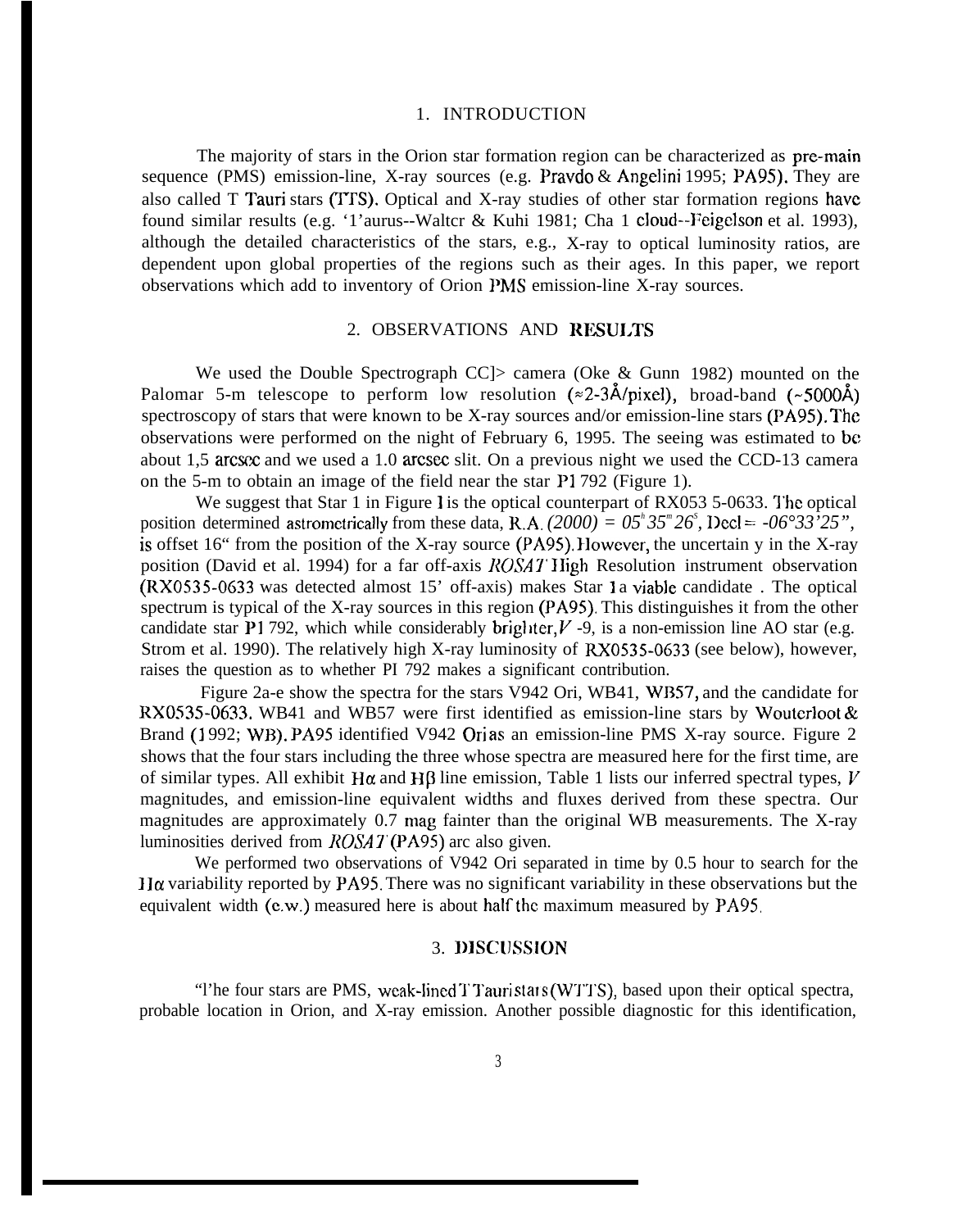Li I (6707) absorption could not be detected with these observations. All the stars are near the 5-10  $\AA$  e.w. cutoff between classical (CTTS) and WTTS. Any significant distinction between the properties of CTTS and WTTS is unproven, and there may just be a continuum of TTS e.w.

A measurement of the Balmer decrement is given by the  $H\alpha/H\beta$  intensity ratio in Table 1. The intensity ratios are very similar to the Orion CTTS ratios measured by Cohen & Kuhi (1979). A distribution of ratios in the range 4-10 is indicative of collisional excitation and opticul depth effects, perhaps from multiple emission regions.

Figure 3 shows the three newly identified WTTS added to the plot of X-ray  $(L_x)$  vs. stellar  $(L<sub>1</sub>)$  bolometric luminosity for 19 TTS in this Orion field (PA95). The new stars are near the low end ofthc stellar luminosity distribution and they flatten the correlation from a slope of 0.7 to 0.5 (the line on the plot). This correlation maybe related to the proportionality between optical-emitting area and X-ray producing magnetic flux tubes on the stellar surfaces (e.g. Fleming et al. 1989). The  $L_x/L_x$ for the three stars is  $\ge 10$ -3 which is common for the Orion region (PA95). This ratio is larger than that found in other star formation regions, for examples: p Ophiuchi -  $10^{-4}$  (Casanova et al. 1995); Cha I - 1,6x 10-4 (Feigelson et al. 1993); 1.14951; -8.4 x 10-4 (Strom& Strom 1994). This higher ratio may indicate that the Orion stars are younger, < 106 yr, than those in the compared regions.

#### REFERENCES

. .

Cohen, M, & Kuhi, L. V. 1979, ApJS, 41, 743

Casanova, S. et al. 1995, ApJ, 439, 752

David, L. P. et al. 1994, ROSAT Guest Observer Program, Addendum to Appendix F, ROSA T Mission Description, HRT and WFC, NASA/Goddard Space Flight Center.

Feigelson, E.D. et al. 1993, ApJ, 416, 623

Fleming, T. A, et al. 19S9, ApJ, 340, 1011

Oke, J. B. and Gunn, J. E. 1982, PASP, 94, 586

Pravdo, S. 11. and Angelini, L. 1995, ApJ ,447, 342

Strom, K. M. et al. 1990, ApJ, 362, 168

Strom, K. M. & Strom, S. E. 1994, ApJ, 424, 237

Walter, F. M, & Kuhi, L. V, 1981, Ap J, 250, 254

Wouterloot, J. G. A. & Brand, J. 1992, A&A, 265, 144 (WB)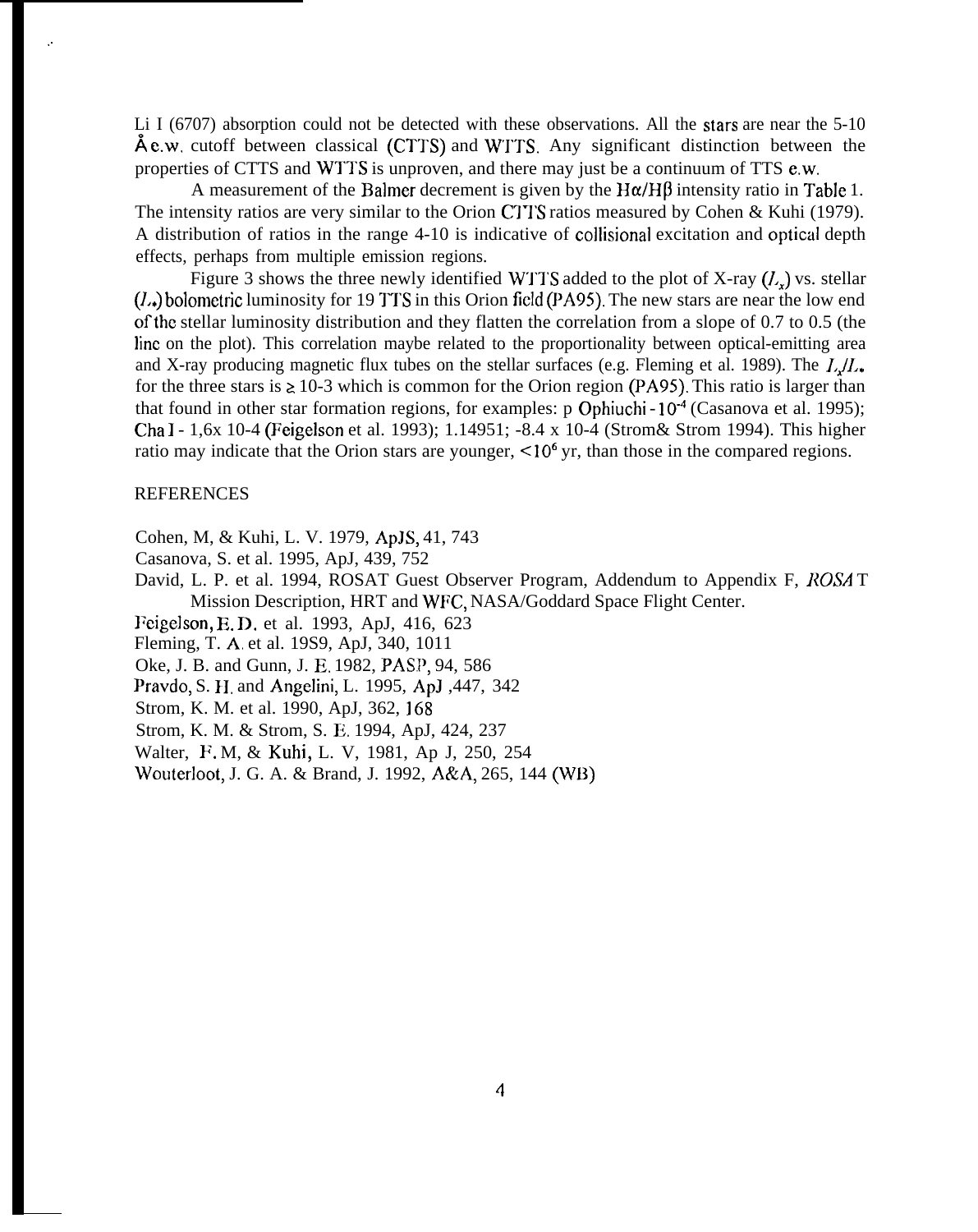## FIGURE CAPTIONS

.,.

1. Optical image obtained with the Palomar  $5-m/CCD-13$  of the region in Orion containing the previously unidentified ROSAT X-ray source RX0535-0633.

2. Optical spectra obtained with Palomar 5-m/Double Spectrograph of the WTTS stars: (a) Star 1 (=RX0535-0633? - see text), (b) V942 Ori (observation 1), (c) V942 Ori (observation 2), (d) WB4 1, and (e) WB57.

3. The X-ray vs. Stellar bolometric luminosities for the identified WTTS stars in the L1641 region including the three stars identified in this paper,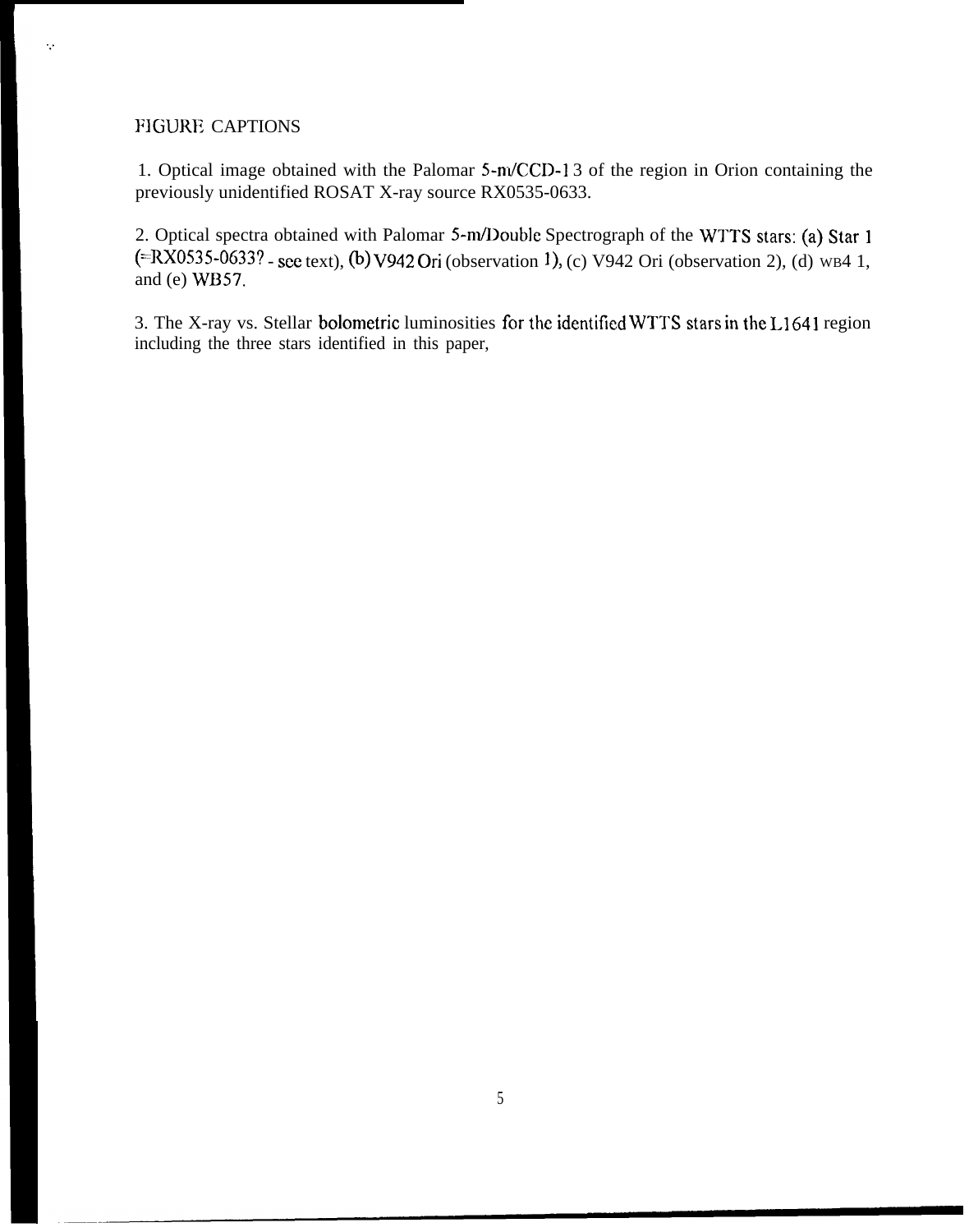

×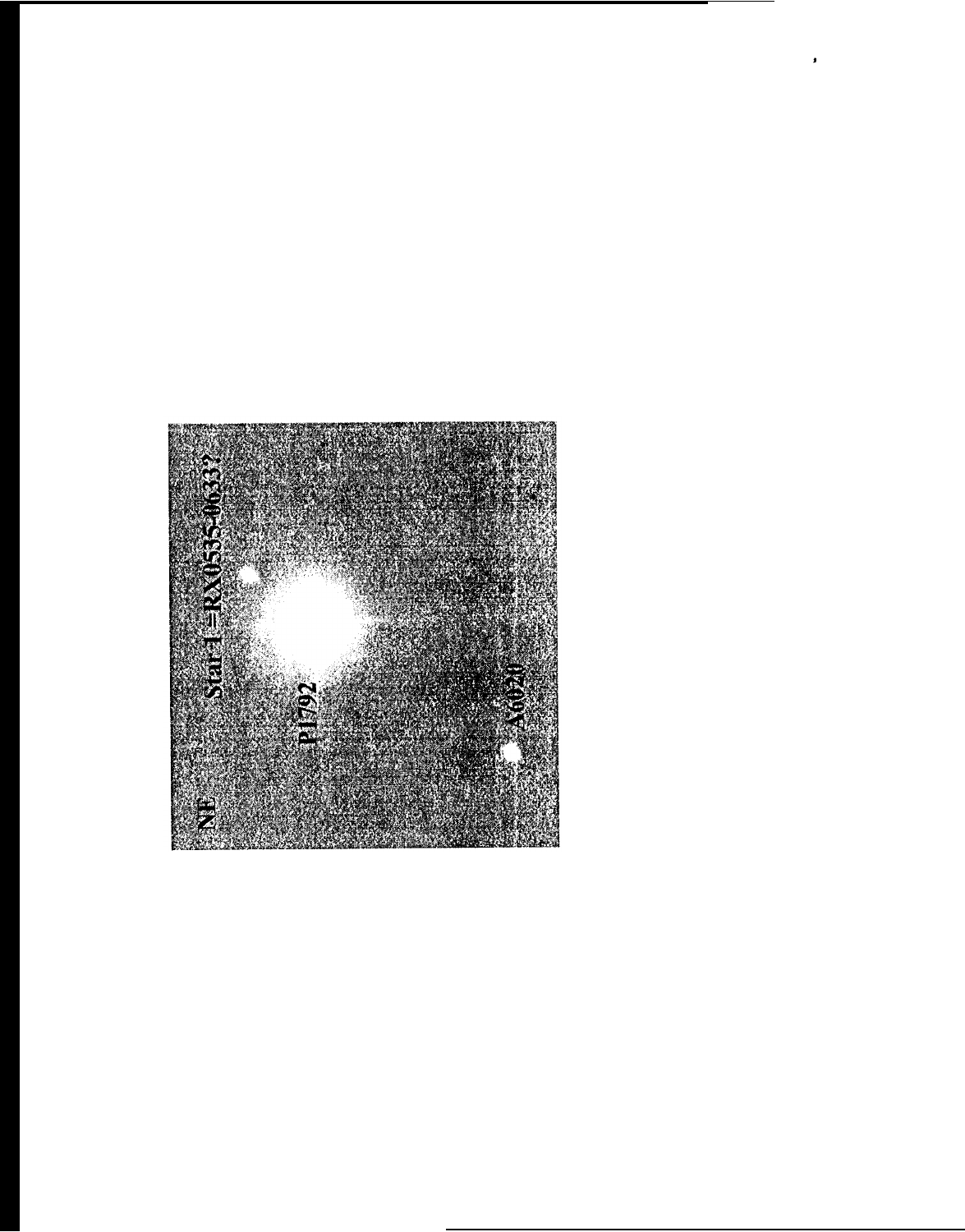RX0535-0633(?)

 $\epsilon_{\rm{in}}$ 

 $\overline{\mathfrak{c}}$   $\overline{\mathfrak{c}}$ 

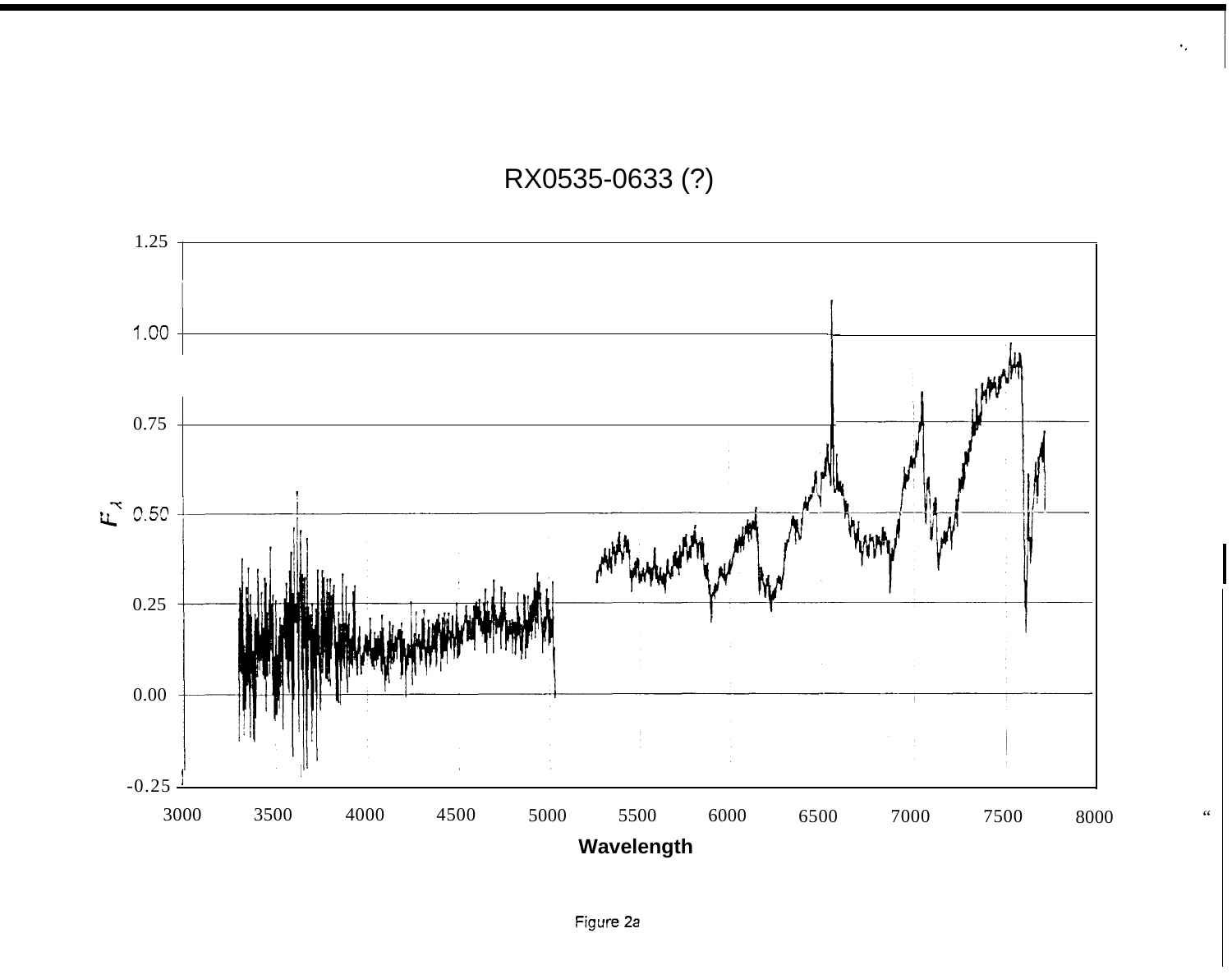# Figure 2b



V942 Ori (obs. 1)

 $\overline{a}$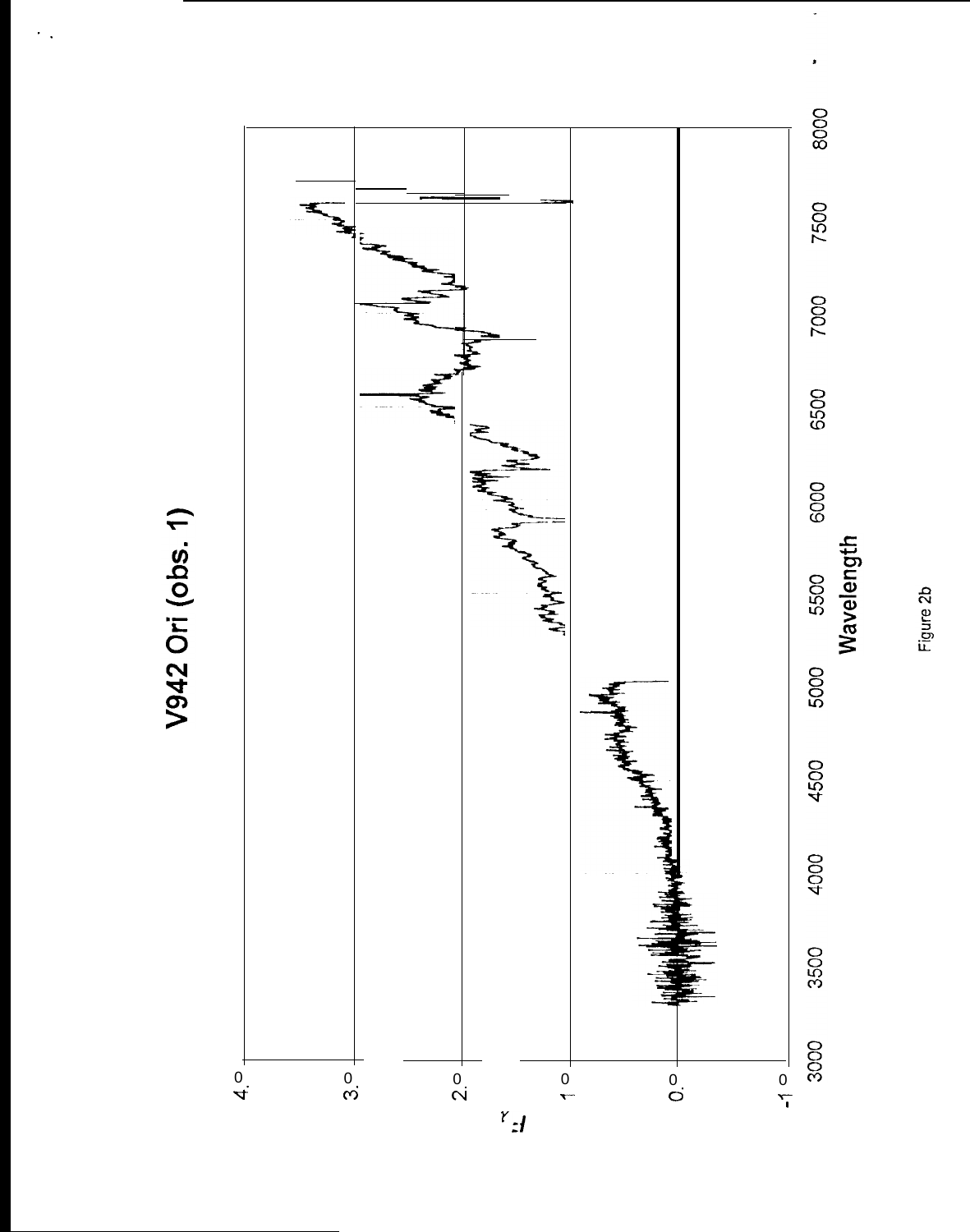$\pmb{\mathsf{s}}$ 



V942 Ori (obs. 2)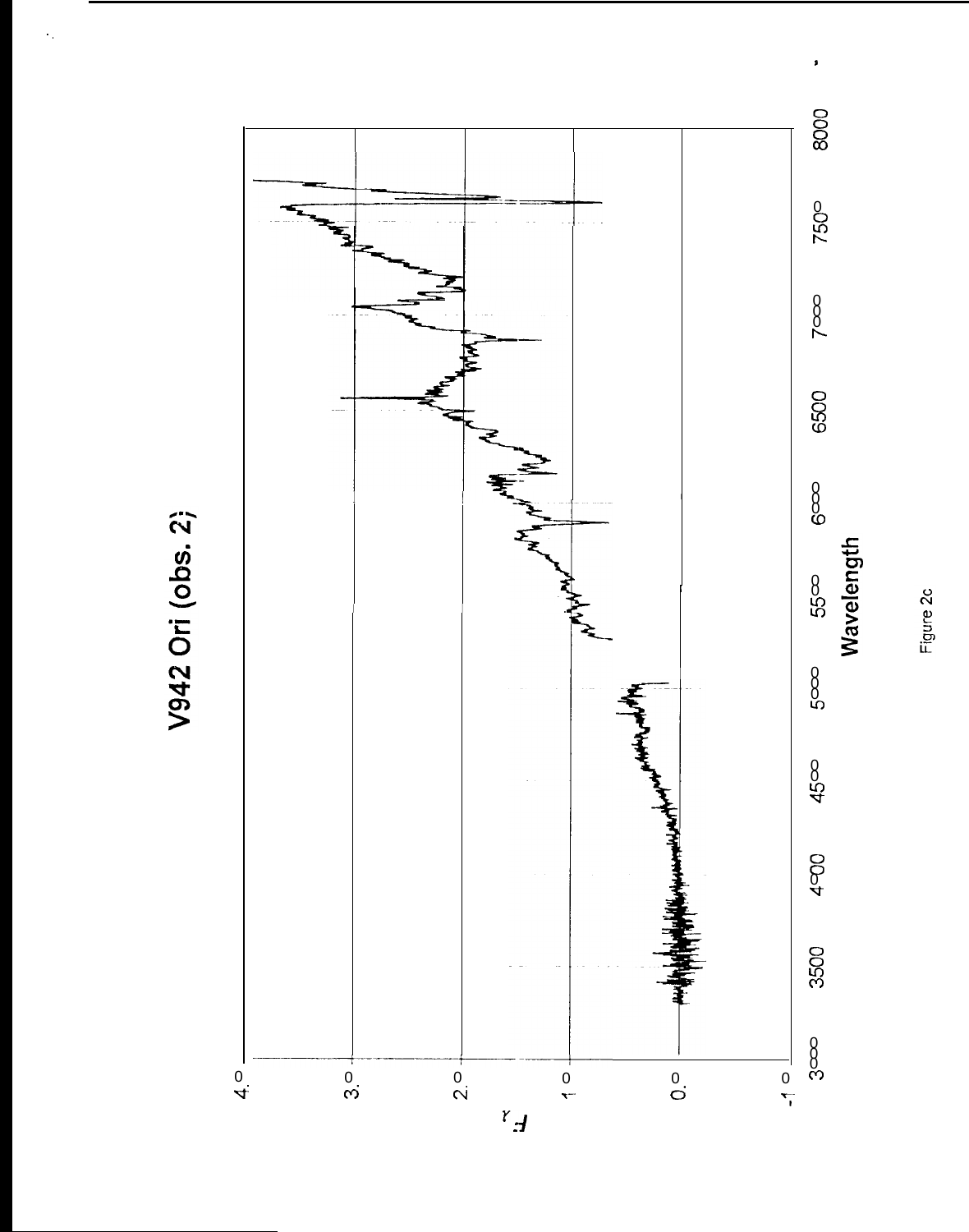**WB41** 



Figure 2d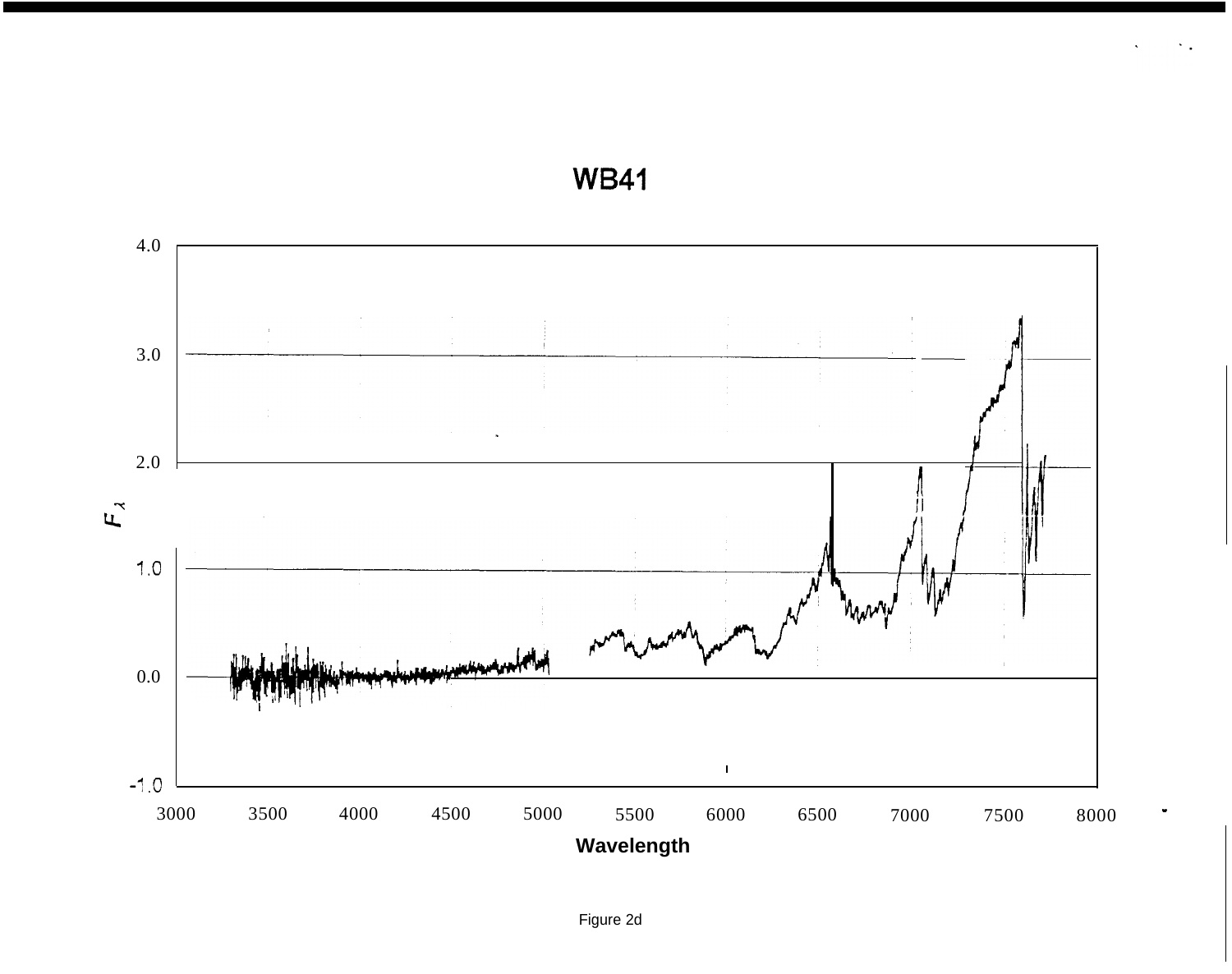Figure 2e



**WB57**